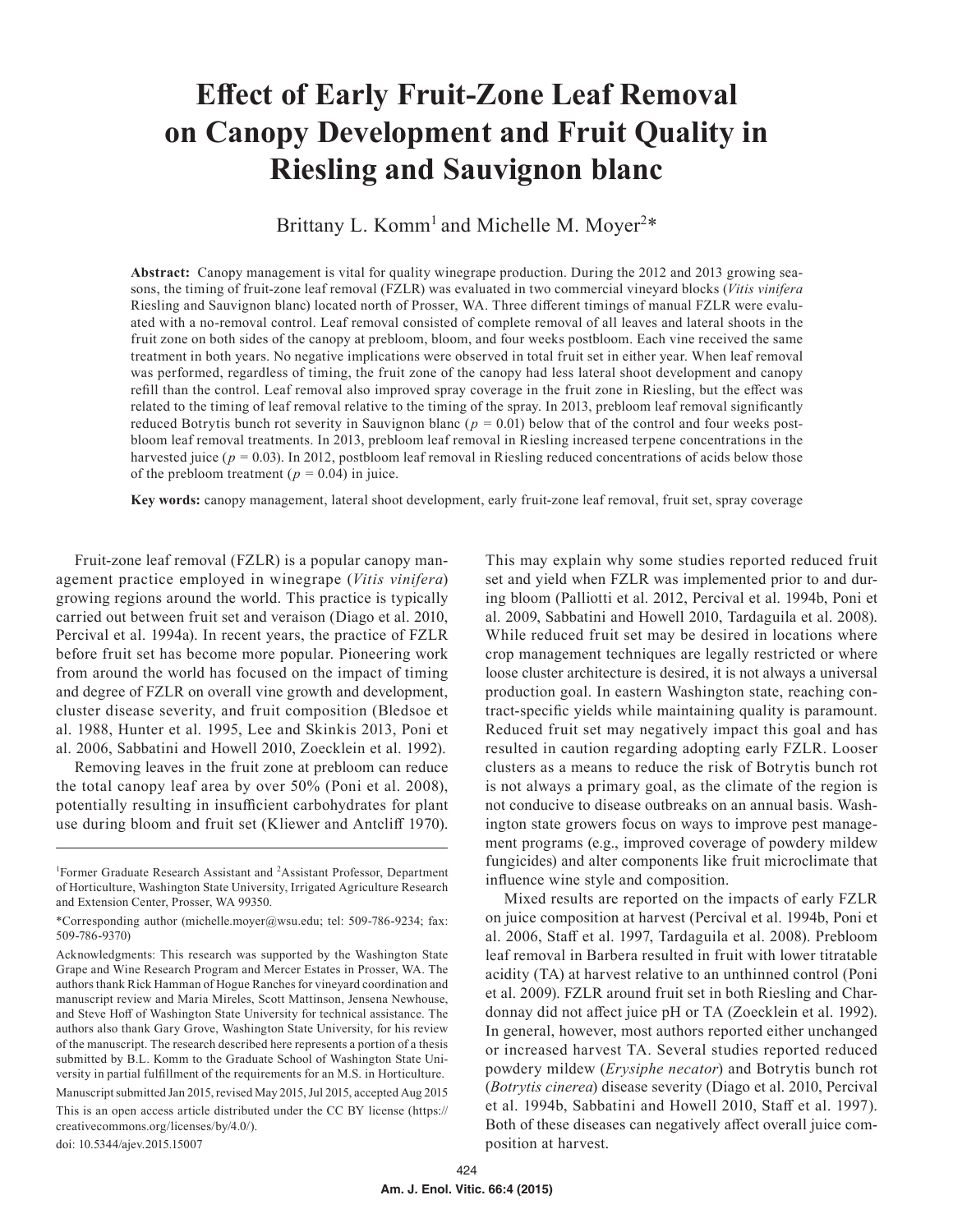The objectives of this study were to evaluate the timing of complete, early FZLR on canopy development, fruit set, spray coverage, and fruit composition in Riesling and Sauvignon blanc to optimize both horticultural and disease management attributes of this cultural practice under the arid conditions in eastern Washington state.

## **Materials and Methods**

**Vineyard description.** This trial was conducted in a commercial vineyard located northeast of Prosser, WA (lat. 46°15′36″N; long. 119°43′12″W) from spring 2012 to winter 2014, or two full growing seasons. Site soils are Warden-Silt loam, are well drained, and have a high water-holding capacity. One block each of own-rooted Riesling and Sauvignon blanc were used. Blocks were planted in 2007, with northsouth row orientation. Planting distances were  $2.7 \text{ m} \times 1.8 \text{ m}$ (rows  $\times$  vines) in Riesling and 2.7 m  $\times$  2.1 m in Sauvignon blanc. All vines were pruned to 14 three-bud spurs. Water was applied through drip irrigation. In both years, an initial irrigation application in early to mid-May was followed by subsequent applications after fruit set. Post-fruit set irrigation was designed as a regulated deficit of ~80% evapotranspiration  $(ET<sub>o</sub>)$  and irrigation sets were weekly to biweekly depending on plant response. In both years, a final irrigation set was done in October to replenish the soil moisture profile prior to dormancy. The canopy was trained using a modification of the vertical shoot-positioning (VSP) system. The modification consisted of only training one-third of the shoots to an upright position using fixed catch wires. The remaining shoots were allowed to sprawl on either side of the canopy. This modification is common in eastern Washington to reduce excessive sun exposure on the fruit. Summer canopy hedging was performed in mid-July after all leaf removal treatments had been executed. At the time of mechanical hedging, canopies were 1.25 m high, and the top 8 to 12 cm of 40% of the shoots was removed during this process. Hedging was coupled with regulated deficit irrigation to reduce further canopy development. All other management practices (e.g., insect pest, disease, nutrient) were carried out per the vineyard's standard production procedures.

**Weather.**Weather data was collected using Washington State University's AgWeatherNet system (http://weather. wsu.edu). The "WSU-Prosser" weather station is located ~1.6 km from the research site. Average daytime high and low temperatures and total precipitation data were recorded, and growing degree days (base of 10°C; 1 April to 31 October) and evapotranspiration  $(ET_0)$  were calculated.

**Leaf removal treatments.**Leaf removal was done manually. On each treatment date, all leaves and lateral shoots present at the time of treatment were removed from the base of each count shoot up to the distal cluster, which was typically present on node four or five in both varieties. All noncount shoots and cordon suckers were removed prior to implementing the first leaf removal treatment in both varieties. Each leaf removal treatment was applied at a key phenological development stage as defined by the BBCH scale (Lorenz et al. 1994). The leaf removal timings evaluated were: no leaf removal (control), prebloom (~BBCH 57), bloom (BBCH 65, when 50% of inflorescences were at 50% capfall), and four weeks postbloom (BBCH 75). Dates of leaf removal in Riesling were 23 May 2012 and 14 May 2013 for prebloom, 13 June 2012 and 5 June 2013 for bloom, and 11 July 2012 and 3 July 2013 for four weeks postbloom. Dates of leaf removal in Sauvignon blanc were 30 May 2012 and 20 May 2013 for prebloom, 15 June 2012 and 7 June 2013 for bloom, and 12 July 2012 and 3 July 2013 for four weeks postbloom.

Leaf removal treatments were replicated four times in a randomized complete block design. Each treatment was applied to 24 vines (eight vines per row, in three adjacent rows) in each replicate (block). The six center vines in the center row of each treatment replicate were used for data collection and observation, allowing a one-row buffer on either side of the treatment and a one-vine buffer within the center row. The same treatments were imposed on the same vines in both years.

**Leaf area removed.**In 2013, ten shoots per treatment were arbitrarily collected from vines outside of the experimental design to estimate the approximate leaf area removed during each treatment application. This method was used because the participating grower had already contracted much of the fruit in the research location and did not want full-vine defoliation at that time of year. Shoots were collected ten or four days after prebloom leaf removal in Riesling or Sauvignon blanc, respectively. The delay in shoot collection was a result of delayed vineyard entry due to a combination of timing overlaps relating to pesticide reentry periods. Shoots were collected within two days of the bloom treatment and within one day of the four weeks postbloom leaf removal treatment in both varieties. To measure leaf area, each shoot was stripped of all leaves and lateral shoots. Individual leaf area was then estimated for each leaf by multiplying the length of the midvein by the width of the leaf at the widest part. To calculate leaf area removed, leaf area of leaves found within the fruiting zone was compared to total leaf area for each shoot. This was then extrapolated to the whole vine.

**Summer lateral shoot development.** To evaluate the degree of canopy refill in the fruiting zone, the presence and length of summer lateral shoots that remained after leaf removal (i.e., that were not present at the time of leaf removal) were determined in the fruit zone on ten shoots in each treatment replicate. In 2012, summer lateral shoot presence and the length of those laterals arising between nodes one and four on each main shoot were recorded on 15 Aug. In 2013, summer lateral shoot presence and length of lateral shoots arising between nodes one and five were recorded on 10 Sept and 29 Aug for Riesling and Sauvignon blanc, respectively. Summer lateral shoot presence and length was rated categorically: (i) no lateral shoot present, (ii) lateral shoot  $\leq 3.0$  cm, (iii) lateral shoot between 3.1 and 15.0 cm, and (iv) lateral shoot >15.0 cm.

**Spray coverage.** The impact of FZLR on fruit-zone spray coverage was evaluated in 2013. Spray coverage was assessed on 20 June for both varieties (bloom) and again on 30 July for Riesling and 1 Aug for Sauvignon blanc (just prior to the onset of veraison). In each treatment replicate, one water-sensitive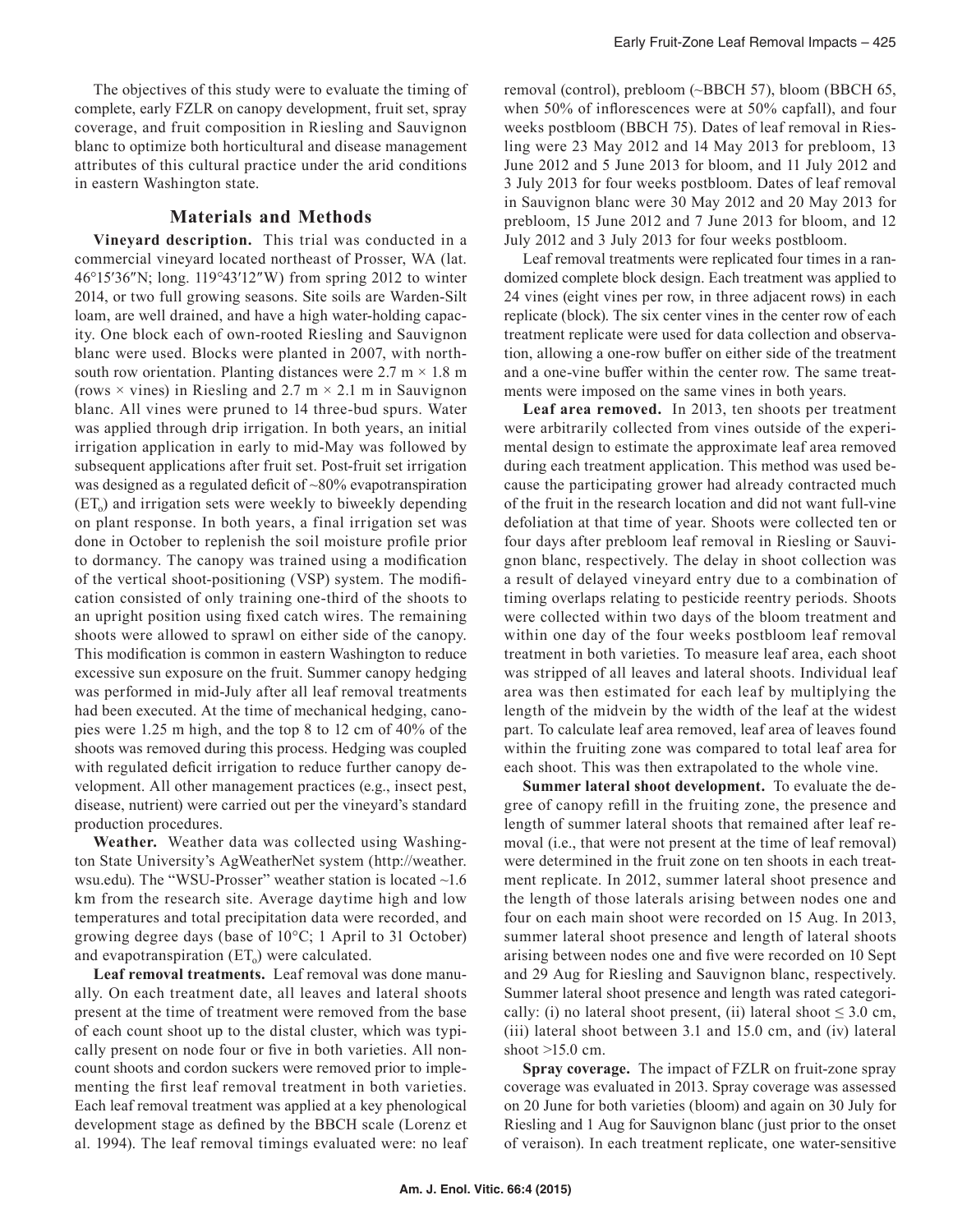card (Syngenta Crop Protection AG, Basel, Switzerland) was placed in the vine canopy. Cards were affixed to the node between the basal and secondary clusters using a clothespin, with the water-sensitive side facing the row middle (i.e., outside of the canopy). The cards were placed in the vineyard just prior to spraying and were removed promptly after drying  $(\sim 2$  to 3 hr). Coverage was estimated on each card using open-source ImageJ software that calculates pixel areas using color thresholds (Abramoff et al. 2004).

**Disease and sunburn severity.**The incidence and severity of Botrytis bunch rot and the severity of sunburn were evaluated. Severity was visually rated as percent cluster surface area affected. Botrytis bunch rot was rated as clusters expressing symptoms of internal berry rot (i.e., brown discoloration of berries without the presence of fungal sporulation, but without the acetic acid odors present to distinguish it from sour rot) or as rot with associated fungal sporulation. Given the dry harvest conditions during the evaluation years, all Botrytis bunch rot occurred as a nonsporulating, internal berry rot. Ratings were completed on ten arbitrarily selected clusters within a treatment replicate. Evaluation of clusters in both years and varieties occurred early to mid-September (preharvest, BBCH 89). In both years and varieties, the dualaction powdery mildew-Botrytis bunch rot fungicide Inspire Super (Syngenta, Greensboro, NC; difeconazole + cyprodinil) was used during bloom; no additional Botryticide applications were made after bloom in 2012. In 2013, in Sauvignon blanc, an additional Inspire Super application was used at the start of veraison (1 Aug) and Elevate (Arysta Lifescience, Cary, NC; fenhexamid) was applied on 13 Aug.

**Fruit set and berry weight***.* Fruit set was evaluated in both years. In 2012, eight or seven basal clusters of Riesling or Sauvignon blanc, respectively, in each treatment replicate were used to calculate fruit set. In 2013, ten basal clusters per treatment replicate were used in both varieties. Calyptras were collected using handmade 15 cm  $\times$  12 cm fine mesh white nylon bags (also referred to as "tulle") as previously described (Keller et al. 2001). Bags were affixed to the selected basal clusters at prebloom (BBCH 57) and were removed after the completion of bloom (BBCH 71). Caught calyptras were counted. After fruit set, the same clusters were destructively sampled to count total berries. Fruit set was calculated by dividing berries per cluster by calyptras per cluster.

Berry weights were evaluated in both years. In 2012, Sauvignon blanc and Riesling fruit was harvested on 10 and 18 Sept, respectively. In 2013, Sauvignon blanc was harvested on 29 Aug and Riesling on 16 Sept. Berry weights were based on 100 berries per treatment replicate in 2012 and on 60 berries per treatment replicate in 2013.

**Fruit composition.** At harvest, the juice soluble solids (Brix), TA, and pH of fruit exposed to different timing of leaf removal were evaluated. Data was collected on 18 Sept 2012 and 16 Sept 2013 from Riesling and on 10 Sept 2012 and 5 Sept 2013 from Sauvignon blanc. All evaluations occurred within 10 days of commercial harvest. Three basal clusters per treatment replicate were used in 2012 and five basal clusters per treatment replicate were used in 2013. Within a

treatment replicate, clusters were pooled and whole-cluster pressed. The resulting juice  $(\sim 200 \text{ mL})$  was used for analysis. Of this juice,  $\sim$ 7.0 mL was used to measure soluble solids, TA, and pH, and 50.0 mL was stored at -18°C until transported for volatile and ammonia analysis. Juice soluble solids were measured using a digital refractometer (Quick-Brix 60; Mettler-Toledo, Schwerzenbach, Switzerland). Juice pH was measured using an electrode (InLab Versatile 413; Mettler-Toledo). Juice TA was measured and calculated as described (Iland et al. 2000).

Volatiles were analyzed from pressed grape juice using a modification of the methods of Francioli (1999) and Howard et al. (2005). Frozen juice samples described above were gradually thawed, then adjusted to pH 6.4 with 0.5% phosphoric acid  $(H_3PO_4)$  for acid hydrolysis of glycosides. Three mL juice was added to a 15.0 mL sample vial (Supelco, Bellefonte, PA) with 30% w/v sodium chloride and sealed with a silicon septa cover. The sample was magnetically stirred at 1200 rpm and heated to 50°C for two min prior to exposure of the solid-phase microextraction (SPME) fiber. A 60-μm polydimethylsiloxane divinylbenzene (PDMS/DVB) SPME fiber (Supelco) was exposed to the headspace of the sample for 60 min at 50°C with constant stirring. After extraction, fibers were desorbed in the injection port of a gas chromatography–mass spectrometry system (Hewlett Packard 5890II/5970; Agilent Technologies, Santa Clara, CA) with a (60 m  $\times$  0.32 µM) DB1 capillary column (Phenomenex, Torrance, CA). The mass spectrometer (ion source maintained at 250°C) used electron impact with electron energy of 70 eV. The SPME fiber was desorbed in the injection port for five min at 200°C using splitless injection. The capillary column was set at 33°C and held for five min before ramping to 50°C at a rate of 2°C/min. Mass spectral results were viewed using Chemstation G1803C software (Agilent Technologies). Compounds observed as chromatographic peaks were identified by comparing their mass spectra and retention times with monoterpene standards: linalool (≥95% GC, Fluka, Switzerland), geraniol (98% GC, Sigma-Aldrich, St. Louis, MO), *cis*-rose oxide (>99% GC, Fluka), nerol (≥90% GC, Fluka), 2- and 3-carene (95% GC, Sigma-Aldrich), α-terpineol (mix of isomers 95%, Sigma-Aldrich), and hexanal, nonanal, decanal, hexanoic acid, and decanoic acid  $(≥95%,$  Sigma-Aldrich). Identifications were made using published retention times and mass spectra of the Wiley and NIST library spectra database and the listed standards. There were four replicate extractions per treatment. Standard curves were generated by running compounds as mixtures from minimum detection to above the highest detected amounts in the study. The  $\mathbb{R}^2$  of the standard curve was  $\geq 85\%$ .

The 50.0 mL juice samples used for volatile analysis were also used for ammonia analyses. Frozen samples were allowed to gradually thaw prior to total ammonia anlysis. A standard curve was created following manufacturer's instructions (Ammonia Combination Electrode; Denver Instruments, Bohemia, NY) using 1, 5, 10, or 100 mg/L single-concentration standard solutions of ammonium  $(NH_4^+)$  and 0.2 mL allotments of 10 M NaOH. The standard curve was created twice.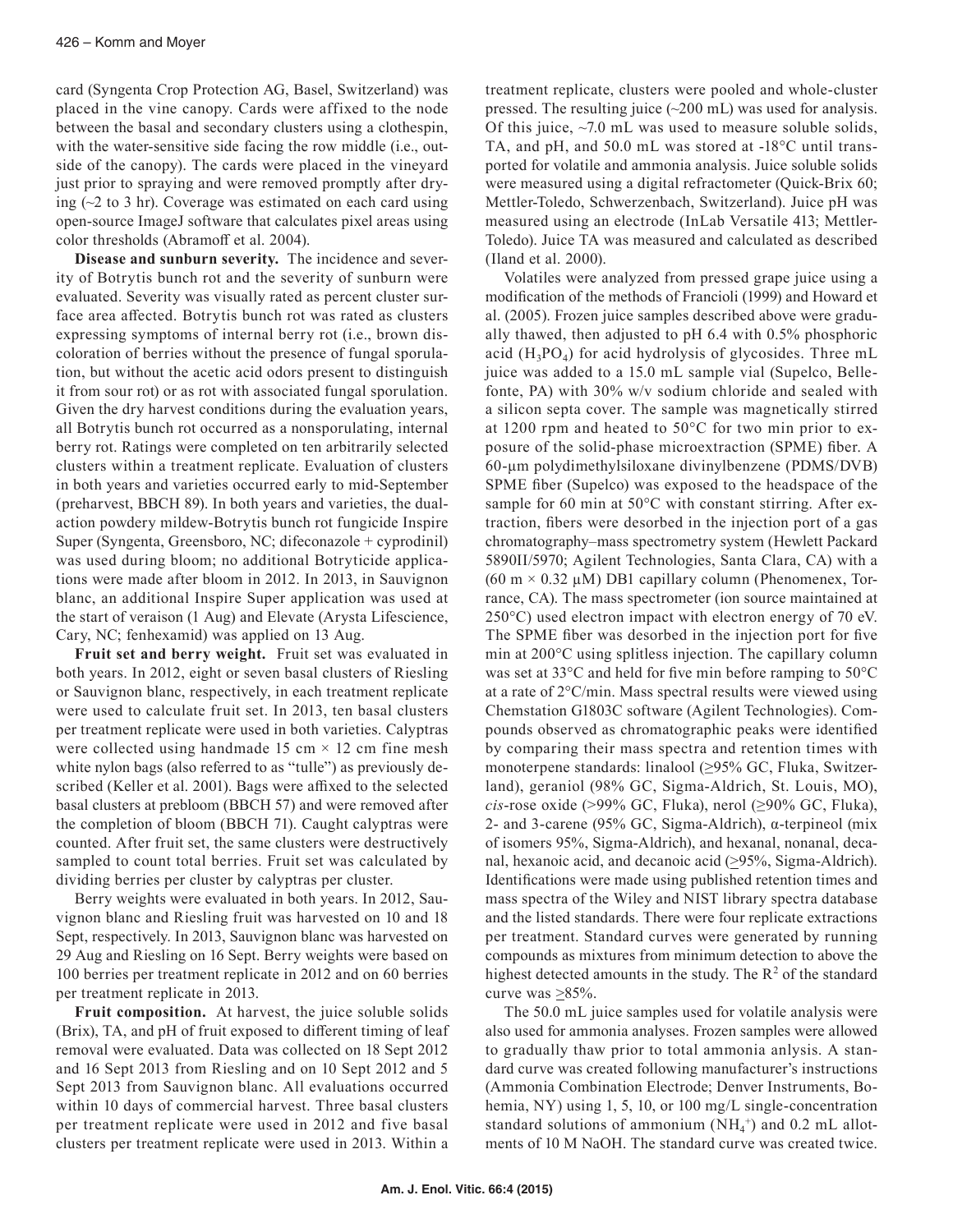To evaluate ammonia in the juice samples, the same protocol for developing the standard curve was used, but with 10.0 mL juice rather than the standard and NaOH added in 0.4 mL allotments.

**Skin and seed tannin and phenolic concentrations***.* Tannin and phenolic concentrations in berry skins and seeds were evaluated in both years using 30 berries per treatment replicate. Berries, with pedicels attached, were removed from 10 or five (2012 or 2013, respectively) clusters at harvest. Berries were collected from various locations throughout each cluster, placed into plastic storage bags, and stored at -35°C (2012) or -80°C (2013) until analysis. Immediately prior to analysis, pedicels were removed from the frozen berries and the pool of 30 berries per treatment replicate was weighed. The skin of each berry was removed from the flesh by hand and seeds were extracted from the flesh and counted. Both skins and seeds were dried separately at room temperature for four hours and weighed. After drying, skins and seeds were placed into separate plastic vials and stored at -35°C (2012) or -80°C (2013) until tannin and phenolic extraction could be completed.

To extract seed tannins and phenolics, seeds were ground to a fine powder using liquid nitrogen in a sterile mortar and pestle. The powder was dissolved in 30 mL of 70% acetone. To extract skin tannins and phenolics, skins were transferred directly to a vial containing 30 mL of 70% acetone. Both skin and seed sample solutions were shaken for 12 to 24 hr at 100 rpm (SCILOGEX SK-330-Pro-Shaker, Berlin, CT). After agitation, samples were centrifuged at 5000 rpm for five min (Eppendorf 5804 R, Hamburg, Germany) and decanted into polyvac vials (PB3002-S; Mettler-Toledo). Samples were heated to 40°C and agitated under a vacuum at 300 rpm (Buchi Syncore Polyvap, Switzerland) until 13.0 to 15.0 mL of the sample remained. Post-evaporation, samples were weighed and transferred to plastic vials for storage at -80°C until total tannins and phenolics could be measured. Tannin and phenolic measurements were done as described (Hagerman and Butler 1978, Harbertson et al. 2003).

**Statistical analysis.** Statistical analysis was completed using JMP statistical analysis software (JMP 9.0.0; SAS Institute Inc., Cary, NC). Data were tested for normality by the Shapiro-Wilk test and for homogeneity of variance by Levene's test. No variables required transformation.

Data were subjected to analysis of variance (ANOVA), and means were separated using Tukey's HSD at  $\alpha \leq 0.05$ .

## **Results**

**Weather.** In 2012 and 2013, the Yakima Valley American Viticultural Area accumulated 1468 and 1589 (°C) growing degree day units, respectively. The historical average for the area is 1406 (°C). Average monthly temperatures and average monthly minimum and maximum temperatures, monthly total solar radiation, evapotranspiration, and precipitation for May to September in 2012 and 2013 are reported (Table 1).

**Assessment of leaf area removed.** Total leaf area (TLA) was assessed in 2013. The prebloom, bloom, and four weeks postbloom leaf removal treatments in Riesling removed 59.6, 49.7, and 22.4% of the TLA, respectively (Figure 1A). Riesling prebloom and bloom treatments removed a significantly higher proportion of the canopy at the time of treatment than postbloom leaf removal, as expected. Prebloom, bloom, and four weeks postbloom leaf removal in Sauvignon blanc removed 52.6, 35.0 and 18.3% of the TLA, respectively (Figure 1B). Sauvignon blanc prebloom treatment removed a significantly higher proportion of the canopy than the bloom and postbloom treatments, and the bloom treatment had significantly more canopy removed than the postbloom treatment. Additionally, with prebloom leaf removal assessments occurring several days after the treatment was implemented, it is expected that actual TLA removed may have been higher than recorded here.

**Summer lateral shoot development***.* In both years and on both varieties and regardless of timing, leaf removal reduced the incidence of lateral shoot development in the fruit zone and the incidence of lateral shoots of between 0 and 3 cm (Figure 2). Leaf removal also reduced the incidence of lateral shoots

| <b>Month</b> | Average<br>maximum<br>$(^{\circ}C)$ | Average<br>minimum<br>(°C) | Daily<br>average<br>(°C) | <b>Monthly total</b><br>solar radiation<br>(MJ/m <sup>2</sup> ) | <b>Monthly total</b><br>evapotranspiration <sup>a</sup><br>(mm) | <b>Monthly</b><br>precipitation<br>(mm) |  |
|--------------|-------------------------------------|----------------------------|--------------------------|-----------------------------------------------------------------|-----------------------------------------------------------------|-----------------------------------------|--|
| 2012         |                                     |                            |                          |                                                                 |                                                                 |                                         |  |
| May          | 21.7                                | 6.6                        | 14.8                     | 764                                                             | 147.8                                                           | 6.6                                     |  |
| June         | 24.1                                | 9.8                        | 17.3                     | 741                                                             | 148.7                                                           | 41.1                                    |  |
| July         | 31.6                                | 13.4                       | 22.8                     | 887                                                             | 193.8                                                           | 7.4                                     |  |
| August       | 31.7                                | 12.4                       | 22.1                     | 826                                                             | 179.9                                                           | 1.3                                     |  |
| September    | 26.6                                | 8.4                        | 17.1                     | 588                                                             | 114.4                                                           | 0.0                                     |  |
| 2013         |                                     |                            |                          |                                                                 |                                                                 |                                         |  |
| May          | 23.2                                | 8.4                        | 16.3                     | 778                                                             | 148.9                                                           | 32.5                                    |  |
| June         | 26.1                                | 11.7                       | 19.2                     | 787                                                             | 156.4                                                           | 40.1                                    |  |
| July         | 33.4                                | 13.5                       | 24.0                     | 954                                                             | 214.4                                                           | 0.0                                     |  |
| August       | 31.0                                | 14.3                       | 22.5                     | 736                                                             | 159.7                                                           | 9.8                                     |  |
| September    | 25.5                                | 11.3                       | 18.1                     | 492                                                             | 104.5                                                           | 14.7                                    |  |

**Table 1** The monthly average maximum, average minimum, daily average temperatures, monthly total solar radiation, monthly total reference evapotranspiration, and monthly precipitation in 2012 and 2013 in Prosser, WA. The data are from

<sup>a</sup>Evapotranspiration as calculated for grass; ET<sub>o</sub>.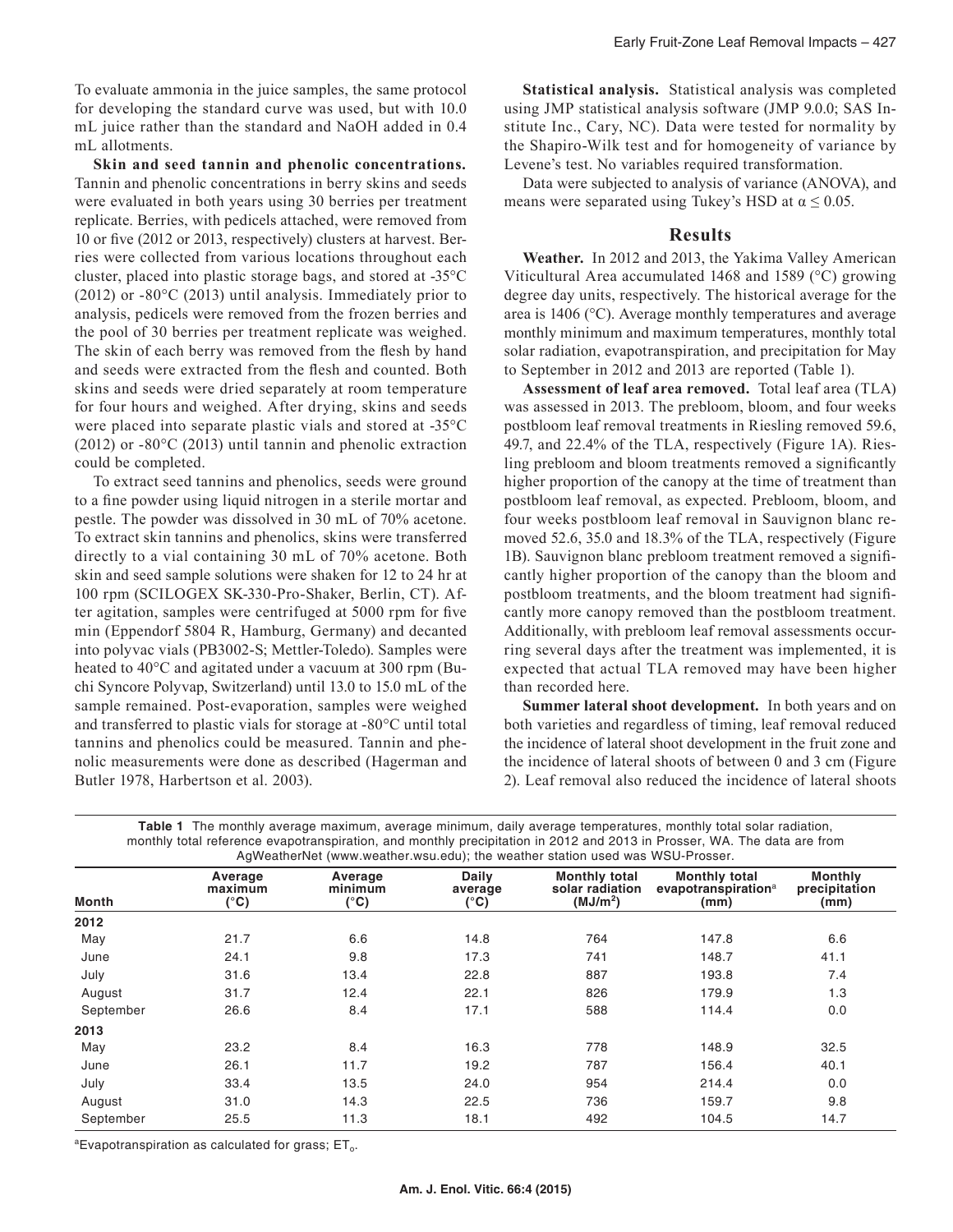of intermediate length in Sauvignon blanc below that of the control. There were also significant effects of leaf removal timing. In 2013, leaf removal at bloom was more effective at keeping the fruit zone free of lateral shoots than prebloom leaf removal in both Riesling and Sauvignon blanc (Figure 2C and 2D). In Riesling specifically, both bloom and postbloom leaf removal significantly lowered the incidence of lateral shoots of intermediate length in comparison to the control, whereas prebloom leaf removal did not (Figure 2C).

**Spray coverage.** On both assessment dates in Riesling, bloom leaf removal improved spray coverage (Figure 3A). On 20 June, prebloom leaf removal provided significantly higher coverage. Unexpectedly, coverage in the four weeks postbloom leaf removal treatment, which had not occurred at the time of this spray application, was not different from the other leaf removal treatments, but as expected, it was also not different from the control. High variability in spray coverage results in late June may not be unusual, as canopies have not reached full size or density at this time. On 30 July, a time when all leaf removal treatments had been completed, four weeks postbloom leaf removal provided significantly higher coverage than the control, while prebloom leaf removal was not different than the control but was also not different from the other treatments (Figure 3A).

There were no differences in spray coverage as a result of leaf removal timing on either assessment date in Sauvignon blanc ( $p = 0.75$  and 0.08; Figure 3B). While the 20 June



**Figure 1** Total leaf area removed as a percentage of the existing canopy at prebloom, bloom, and four weeks postbloom in 2013 for *Vitis vinifera*  (**A**) Riesling and (**B**) Sauvignon blanc. Ten shoots per treatment were used to determine the total leaf area removed. Letters denote significant differences between treatments within each year, using Tukey's HSD at  $\alpha$  = 0.05. Bars denote standard error of the mean.

assessment date had a similar coverage pattern to Riesling, high level of coverage variability resulted in no statistical difference among treatment means. At the 1 Aug assessment, the control had the overall lowest average coverage (10.5%), while the leaf removal treatments ranged between three and four times more coverage than the control (34.0 to 41.4%) as in Riesling.

**Disease and sunburn severity.** Botrytis bunch rot severity in Riesling was not influenced by leaf removal in either year (*p =* 0.28 and 0.15*,* respectively, for 2012 and 2013). Severity ratings in 2012 were 17.8, 29.5, 20.0, and 20.3%, for the control, prebloom, bloom, and postbloom leaf removal treatments, respectively. Severity ratings for Botrytis bunch rot in Riesling in 2013 were 19.5, 13.0, 6.8, and 6.3% for the control, prebloom, bloom, and postbloom leaf removal treatments, respectively.

Botrytis bunch rot severity in Sauvignon blanc was not influenced by leaf removal in 2012 ( $p = 0.43$ ). Total disease severity was 19.8, 20.3, 19.0, and 22.5% for control, prebloom, bloom, and postbloom leaf removal, respectively. However, in 2013, the Sauvignon blanc prebloom leaf removal had lower disease severity (4.7%) than either the control (12.0%) or four weeks postbloom leaf removal (11.8%;  $p = 0.01$  and 0.01, respectively). Bloom leaf removal had an intermediate level of disease (6.8%).

The timing of leaf removal did not influence sunburn severity in either year or variety. In 2012, sunburn severity for the control, prebloom, bloom, and four weeks postbloom treatments were 5, 7, 6, and 12% in Riesling ( $p = 0.36$ ) and 5, 8, 14, and 16% in Sauvignon blanc ( $p = 0.09$ ), respectively. In 2013, sunburn severity for the control, prebloom, bloom, and four weeks postbloom treatments were 7, 10, 8, and 20% in Riesling  $(p = 0.12)$  and 6, 8, 12, and 14% in Sauvignon blanc  $(p = 0.29)$ , respectively.

**Fruit set and berry weight.** FZLR, regardless of timing, did not impact overall fruit set for Riesling (*p* = 0.60 and 0.05*,* respectively, in 2012 and 2013) or Sauvignon blanc (*p* = 0.65 and 0.30*,* respectively, in 2012 and 2013; Figure 4). Overall, 2012 had higher fruit set in both varieties than 2013, likely due to the more moderate temperatures and evaporative demands during bloom (Table 1).

Average berry weights for Riesling in 2012 were 1.27, 1.20, 1.23, and 1.23 g, respectively, for the control, prebloom, bloom, and four weeks postbloom treatments and were not significantly different from each other (*p =* 0.73). Average berry weights in 2013 were 1.24, 1.23, 1.20, and 1.22 g, respectively, for the control, prebloom, bloom, and four weeks postbloom treatments and were not different from each other (*p =* 0.89). Average berry weights for Sauvignon blanc in 2012 were 1.27, 1.22, 1.23, and 1.23 g, respectively, for the control, prebloom, bloom, and four weeks postbloom treatments and were not different from each other ( $p = 0.74$ ). Average berry weights in 2013 were 1.18, 1.17, 1.16, and 1.10 g, respectively, for the control, prebloom, bloom, and four weeks postbloom treatments and were not different from each other ( $p = 0.62$ ).

**Fruit composition.** Leaf removal did not influence harvest soluble solids, TA, or pH in either variety in either year (Table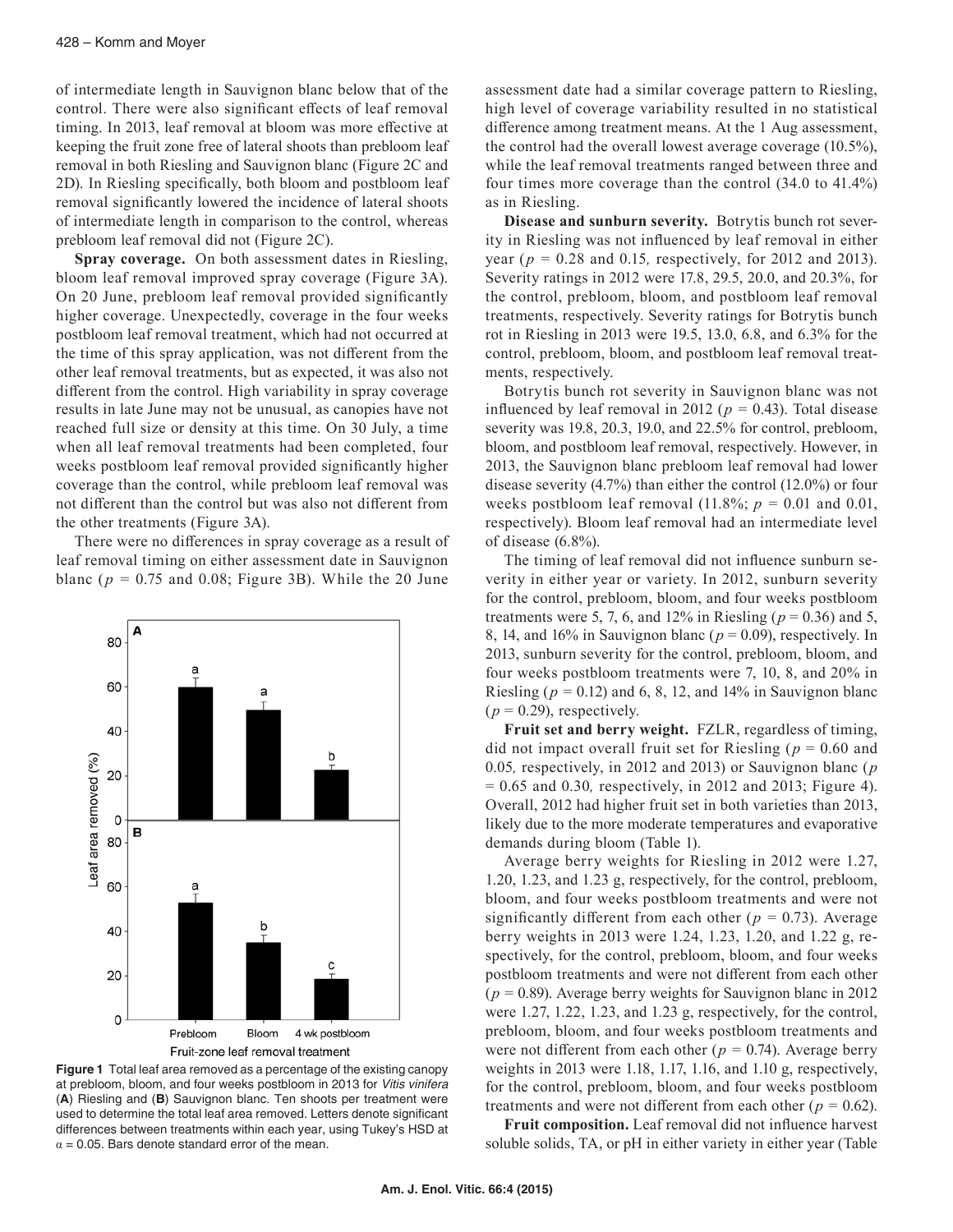2). In addition, the timing of leaf removal did not influence total aromatic alcohols and terpenes in either variety in 2012 (Table 2) nor did it influence composition (all volatiles assessed) in Sauvignon blanc in 2013. However, bloom leaf removal in Riesling in 2012 did reduce total aromatic aldehyde concentrations ( $p = 0.05$ ); specifically, hexanal was reduced  $(p = 0.03)$ . Prebloom leaf removal in Riesling in 2012 increased total acid concentrations relative to four weeks postbloom ( $p = 0.04$ ).

In 2013, the timing of leaf removal did not influence total aromatic aldehydes and acids in Riesling (Table 2). However, prebloom leaf removal did increase total terpene concentrations (*p* = 0.03); specifically, an increase in α-ionone relative to the control and bloom leaf removal ( $p = 0.003$  and 0.05, respectively). Nerol oxide concentrations were significantly less in the control relative to prebloom and four weeks postbloom leaf removal ( $p = 0.02$  and 0.02, respectively). The timing of leaf removal influenced total ammonia (NH<sub>3</sub>) in Riesling in 2012 (Figure 5). Bloom and four weeks postbloom leaf removal reduced ammonia relative to the control (*p* = 0.003 and 0.0006, respectively). The four weeks postbloom leaf removal also reduced ammonia relative to prebloom (*p =*  0.02)*.* Leaf removal did not influence total ammonia in 2013.

Leaf removal did not influence aromatic volatiles in Sauvignon blanc in either year (Table 2). It did, however, influence total ammonia (Figure 5). In 2012, bloom and four weeks postbloom leaf removal decreased total ammonia relative to the control and prebloom leaf removal ( $p = 0.0002$ ; Figure 5). In 2013, bloom leaf removal reduced total ammonia relative to four weeks postbloom leaf removal ( $p = 0.02$ ). In both varieties, prebloom leaf removal was the only leaf removal timing that did not reduce total ammonia relative to the control.

**Skin and seed tannin and phenolic content.**The timing of leaf removal in Riesling did not alter total skin or seed tannins or phenolics in either year (Table 3). In Sauvignon blanc, the timing of leaf removal influenced seed total phenolics in 2012, seed tannins in 2013, and skin tannins and phenolics in both years (Table 3). In 2012, prebloom and four weeks postbloom leaf removal increased total seed tannins relative to the control ( $p = 0.001$  and 0.001, respectively), as well as skin phenolics relative to the control ( $p = 0.01$  and 0.001, respectively). In 2013, bloom leaf removal had higher skin phenolic concentration, seed tannin concentration, and skin tannins relative to the control ( $p = 0.008, 0.005,$  and 0.005, respectively). Bloom leaf removal also resulted in higher skin tannins than four weeks postbloom leaf removal ( $p = 0.005$ ).



**Figure 2** Lateral shoot development in the fruit zone (first four to five nodes on count shoots) of *Vitis vinifera* Riesling and Sauvignon blanc undergoing different fruit-zone leaf removal treatments. In 2012, lateral shoot growth was assessed and categorized on 15 Aug in (**A**) Riesling and (**B**) Sauvignon blanc. In 2013, lateral shoot growth was categorized on (**C**) 10 Sept in Riesling and (**D**) 29 Aug in Sauvignon blanc. Categories for shoot development included: (1) no laterals present; (2) laterals between 0 and 3 cm; (3) laterals greater than 3 cm but at or less than 15 cm; and (4) laterals greater than 15 cm. Letters denote significant differences between treatments within each year, using Tukey's HSD at  $\alpha$  = 0.05.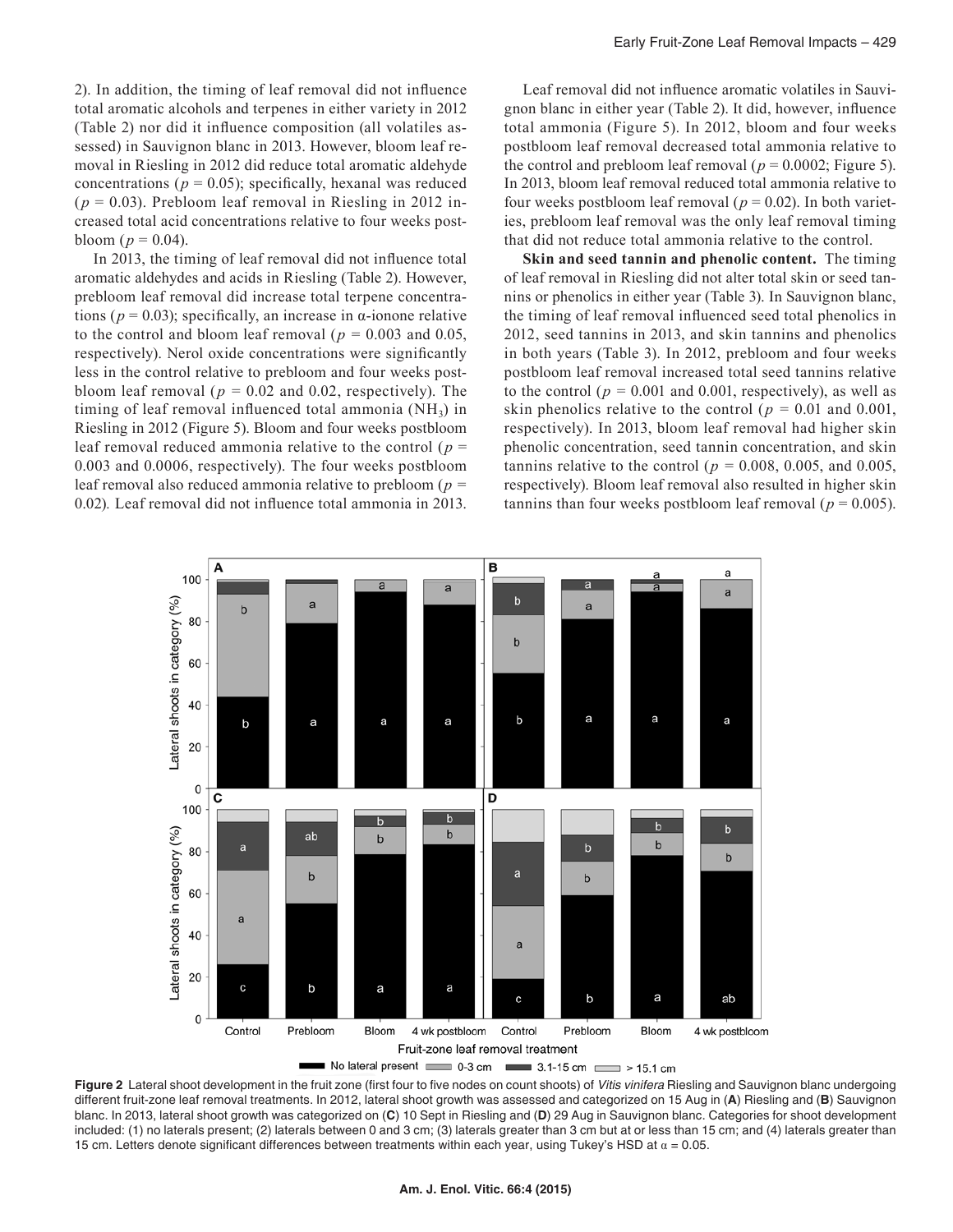#### **Discussion**

FZLR starting as early as prebloom did not affect key production parameters in Riesling and Sauvignon blanc negatively. Growers initially feared that complete leaf removal in the fruit zone prior to fruit set would reduce fruit set, because production goals in eastern Washington are aimed at optimal yield rather than a reduction in cluster compactness to combat diseases. This focus on yield rather than disease management is expected in a location where environmental conditions do not favor widespread incidence of various harvest rots (Table 1). However, the same conditions that reduce disease pressure are also often associated with increased sunburn and decreased fruit quality (Spayd et al. 2002). Thus, early FZLR and leaf removal on both sides of the canopy has not been widely adopted. In 2012 and 2013, which were "average" and "above average" in heat, neither reduced fruit set nor reduced fruit quality were seen as a result of FZLR, suggesting that early leaf removal on both sides of the canopy in a modified VSP system might be an appropriate cultural practice for eastern Washington grape growers.



**Figure 3** Spray coverage at bloom and preveraison between different fruit-zone leaf removal treatments in *Vitis vinifera* (**A**) Riesling and (**B**) Sauvignon blanc in 2013. Spray coverage near bloom in Riesling was assessed on 20 June; the preveraison spray coverage assessment was on 30 July. Spray coverage near bloom in Sauvignon blanc was assessed on 20 June; the preveraison spray coverage assessment was on 1 Aug. At the time of the bloom assessment, only the prebloom and bloom leaf removal treatments had been implemented. Water-sensitive cards were placed between basal and secondary clusters on count shoots just prior to spray application. Treatment means within an assessment date not connected by the same letter(s) denote significant differences using Tukey's HSD at  $\alpha$  = 0.05. Bars denote standard error of the mean.

The lack of affect on fruit set may stem from the environmental conditions in eastern Washington or from the severity of leaf removal used. The complete removal of leaves at four to five basal nodes used here, while more severe than current grower standards (i.e., leaf removal on the east or north sides of the canopy only), was likely not severe enough to induce significant changes in plant source-sink relationships under the typical growing conditions and season length seen in Washington (Table 1). In studies where the severity of leaf removal was higher, leaves from the medial area of the main shoot upward had a higher photosynthetic capacity and compensated for the loss of older basal leaves (Poni et al. 2006). Removing the first six basal leaves on shoots at prebloom resulted in higher net canopy  $CO<sub>2</sub>$  exchange rates than in vines without FZLR, with the compensation peaking  $\sim$ 15 days postdefoliation (Poni et al. 2008). Coinciding with the increased  $CO<sub>2</sub>$  exchange rates, carbohydrate concentration also increased.

While the degree of FZLR presented here is less severe than in other studies, it still improved spray coverage during the critical period of fruit susceptibility to diseases such as powdery mildew and Botrytis bunch rot, which occurs around bloom (Ficke et al. 2003, McClellan et al. 1973). In Riesling, leaf removal at prebloom and bloom allowed significantly higher spray coverage than that of the control or postbloom leaf removal. While spray coverage after veraison was not assessed in this study, leaf removal, regardless of



**Figure 4** Fruit set, expressed as percentage total flowers (estimated through calyptra counts) setting to berries for different fruit-zone leaf removal treatments in *Vitis vinifera* (**A**) Riesling and (**B**) Sauvignon blanc in 2012 and 2013. Bars denote standard error of the mean. No significant differences were seen among treatments in either variety or year.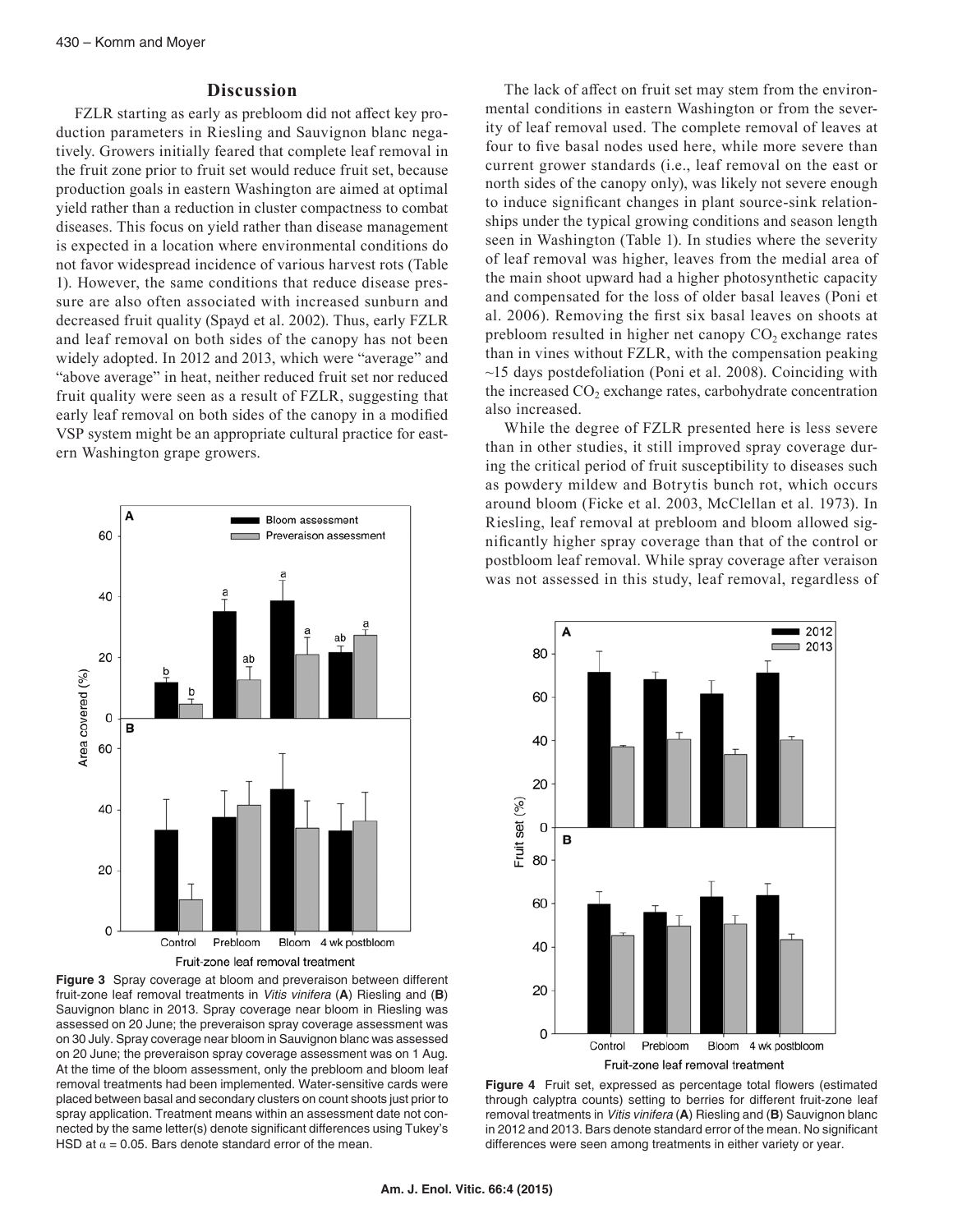timing, had significantly fewer instances of summer laterals in the fruit zone than the control (Figure 2C), which would improve air circulation and sunlight penetration, reducing the microclimate favorability for Botrytis bunch rot (English et al. 1990). Interestingly, in our study, there was only one variety-year combination with leaf removal that significantly reduced Botrytis bunch rot: prebloom leaf removal in 2013 in Sauvignon blanc. This also happened to be a variety and year without significant differences in spray coverage. Botrytis bunch rot incidence is low to nil in most years in eastern Washington due to the lack of conducive environmental conditions during fruit ripening. In this situation, during the bloom-time pesticide application for Botrytis bunch rot control, both prebloom and bloom leaf removal treatments had a more exposed fruit zone for reduced environmental favorability for *B. cinerea* colonization, despite a lack of difference in spray coverage. At the end of the season, however, the prebloom leaf removal timing still had a more open fruit zone than the bloom treatment (Figure 2D), potentially allowing improved coverage for the postveraison Botryticide applications made in that year. The reduced Botrytis severity seen in the prebloom leaf removal treatment in Sauvignon blanc may be due to improved coverage during those later applications (data not collected) or related to specific alterations in canopy microclimate at key times, thus reducing initial colonization by the fungus. The authors speculate that in years with more favorable environmental conditions for Botrytis bunch rot development during veraison, early FZLR would result in improved rot control. Additionally, a more severe application



**Figure 5** Free ammonia (NH3) concentrations in juice from *Vitis vinifera*  (**A**) Riesling and (**B**) Sauvignon blanc subjected to different fruit-zone leaf removal treatments in 2012 and 2013. Treatment means within a year and variety not connected by the same letter(s) denote significant differences using Tukey's HSD at  $\alpha$  = 0.05. Bars denote standard error of the mean.

| for the 2012 and 2013 vintages. |                          |      |                                    |      |      |      |                                        |      |                                     |                   |                                    |      |
|---------------------------------|--------------------------|------|------------------------------------|------|------|------|----------------------------------------|------|-------------------------------------|-------------------|------------------------------------|------|
| Leaf removal                    | Soluble solids<br>(Brix) |      | <b>Titratable acidity</b><br>(g/L) |      | рH   |      | Aldehydes <sup>a</sup><br>$(\mu g/mL)$ |      | Terpenes $^{\rm b}$<br>$(\mu g/mL)$ |                   | Acids <sup>c</sup><br>(µg/mL)      |      |
| treatment                       | 2012                     | 2013 | 2012                               | 2013 | 2012 | 2013 | 2012                                   | 2013 | 2012                                | 2013              | 2012                               | 2013 |
| Riesling                        |                          |      |                                    |      |      |      |                                        |      |                                     |                   |                                    |      |
| Control                         | 19.8                     | 21.9 | 10.37                              | 6.91 | 2.95 | 3.24 | 5.51a                                  | 1.51 | 1.96                                | 0.52 <sub>b</sub> | 0.40ab                             | 0.11 |
| Prebloom                        | 19.6                     | 22.3 | 9.71                               | 6.43 | 2.91 | 3.29 | 4.35ab                                 | 1.19 | 2.15                                | 1.05a             | 0.53a                              | 0.22 |
| <b>Bloom</b>                    | 20.0                     | 21.5 | 9.21                               | 7.17 | 2.91 | 3.22 | 3.34 <sub>b</sub>                      | 1.29 | 2.37                                | $0.82$ ab         | 0.30ab                             | 0.16 |
| 4 weeks postbloom               | 19.6                     | 20.9 | 9.19                               | 7.09 | 2.88 | 3.09 | 4.18ab                                 | 1.13 | 1.71                                | $0.93$ ab         | 0.21 b                             | 0.12 |
| ANOVA p value <sup>d</sup>      | 0.74                     | 0.10 | 0.43                               | 0.31 | 0.90 | 0.10 | 0.05                                   | 0.47 | 0.67                                | 0.03              | 0.04                               | 0.12 |
| Leaf removal                    | Soluble solids<br>(Brix) |      | <b>Titratable acidity</b><br>(g/L) |      | рH   |      | Aldehydes <sup>e</sup><br>$(\mu g/mL)$ |      | Terpenes†<br>$(\mu g/mL)$           |                   | Acids <sup>9</sup><br>$(\mu g/mL)$ |      |
| treatment                       | 2012                     | 2013 | 2012                               | 2013 | 2012 | 2013 | 2012                                   | 2013 | 2012                                | 2013              | 2012                               | 2013 |
| Sauvignon blanc                 |                          |      |                                    |      |      |      |                                        |      |                                     |                   |                                    |      |
| Control                         | 21.6                     | 21.8 | 7.49                               | 6.89 | 3.65 | 3.33 | 2.40                                   | 0.56 | 0.67                                | 0.02              | 0.71                               | 0.02 |
| Prebloom                        | 21.9                     | 21.9 | 7.16                               | 6.45 | 3.57 | 3.33 | 2.99                                   | 0.55 | 1.02                                | 0.09              | 0.72                               | 0.05 |
| <b>Bloom</b>                    | 21.6                     | 22.6 | 7.63                               | 6.99 | 3.57 | 3.29 | 2.40                                   | 0.41 | 0.97                                | 0.03              | 0.79                               | 0.07 |
| 4 weeks postbloom               | 21.4                     | 21.0 | 6.83                               | 6.74 | 3.56 | 3.27 | 1.26                                   | 0.50 | 1.09                                | 0.10              | 0.93                               | 0.02 |
| ANOVA p value <sup>d</sup>      | 0.97                     | 0.60 | 0.88                               | 0.67 | 0.57 | 0.56 | 0.11                                   | 0.17 | 0.06                                | 0.15              | 0.68                               | 0.76 |

| Table 2 Juice composition as a function of leaf removal treatments in Vitis vinifera Riesling and Sauvignon blanc |  |                                 |  |  |
|-------------------------------------------------------------------------------------------------------------------|--|---------------------------------|--|--|
|                                                                                                                   |  | for the 2012 and 2013 vintages. |  |  |

aAldehyde compounds consisted of hexanal and (E)-2-hexenal.

bTerpene compounds consisted of linalool oxide, linalool, nerol oxide, L-a-terpineol, *trans*-geraniol, α-ionone, and β-damscenone.

c Acids consisted of octanoic acid, hexanoic acid, and decanoic acid.

dValues within a column not connected by the same letter(s) indicate significant differences between treatment means using Tukey's HSD at  $\alpha = 0.05$ .

eAldehyde compounds consisted of decanal, nonanal, hexanal, and (E)-2-hexenal.

f Terpene compounds consisted of nerol oxide, L-a-terpineol, α-ionone, and β-damascenone. gAcids consisted of hexanoic acid.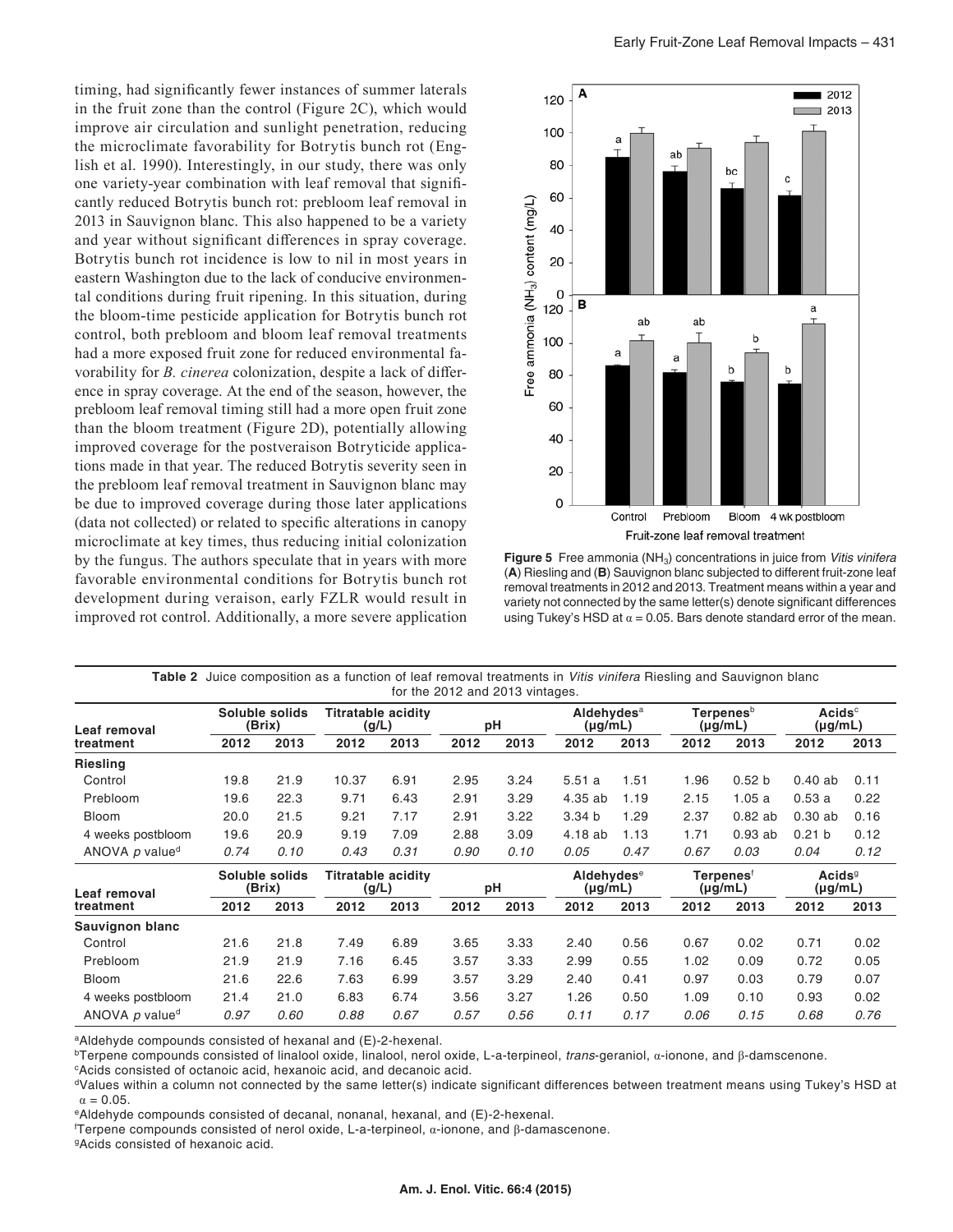of FZLR at prebloom or bloom (i.e., to above the fruit zone) might reduce fruit set, resulting in looser clusters with a reduced risk for Botrytis bunch rot disease severity.

Past studies also demonstrated that removing the six basal leaves on shoots during rachis elongation (BBCH 57) resulted in strong lateral shoot growth (Kriedemann 1968, Reynolds and Wardle 1989). Canopy hedging, which results in loss of apical dominance, also promotes growth of lateral shoots. In certain environments, this may require additional vineyard passes to maintain an open fruit zone. In eastern Washington, more than one pass is not desired by growers due to the increased vineyard management costs. At the same time, a completely exposed fruit zone that might result in sunburned fruit is also a concern. As such, some lateral shoot growth in the fruit zone is desirable, provided the other benefits of leaf removal like reduced disease pressure and improved spray coverage remain optimal. Interestingly, in eastern Washington, grapevine canopy size is predominately controlled through the use of regulated deficit irrigation, which can limit the development of lateral shoots even when coupled with hedging. In our study, if lateral shoots were present at the time of leaf removal, they were also removed. As a consequence, leaf removal, regardless of timing, resulted in fewer laterals in the fruit zone (Figure 2). However, in 2013, prebloom leaf removal occurred prior to the initial (albeit small) development of lateral shoots and in both varieties, this treatment had more lateral shoots developing than the bloom treatment (i.e., fewer instances of a "no lateral shoot present" rating; Figure 2). To obtain a partial canopy refill but still maintain the benefits of FZLR, these results suggest that prebloom leaf removal is likely the optimal timing under the environmental conditions presented here.

One challenge to producing aromatic varieties such as Riesling and Sauvignon blanc in warm climates can be loss of varietal characteristics due to excessive heating of the fruit. Compounding the macroclimate effects are practices such as

FZLR that expose clusters to sunlight and thus, higher fruit temperatures (Spayd et al. 2002). FZLR increases accumulation of these aromatic compounds (Vilanova et al. 2012, Zoecklein et al. 1998). In this study, bloom leaf removal in Riesling increased terpene concentrations (specifically, α-ionone and nerol oxide), likely due to the increased sun exposure (Zoecklein et al. 1998). Prebloom leaf removal in Riesling reduced aldehydes; past studies showed high concentrations of aldehydes in shaded fruit (Lohitnavy et al. 2010) and thus, the reduced aldehydes seen here may be due to increased exposure of the fruit. Aldehydes are often associated with an herbaceous or grassy aroma, while terpenes are associated with floral aromas (Rapp and Mandery 1986, Ristic et al. 2007, Simpson 1978). Our results indicate that the timing of leaf removal may influence the aromatic character of the fruit and thus, growers may tailor their timing to meet their needs and preferred wine styles: prebloom leaf removal improved floral character, while bloom leaf removal reduced grass character.

Washington grapes are characteristically lower in free ammonia than grapes from other regions (Spayd and Andersen-Bagge 1996). This can pose problems for yeast nutrition during fermentation. Typically, free ammonia concentrations from 150 to 400 mg/L are required for successful fermentation, but the number can vary based on grape variety and yeast strain used (Ugliano et al. 2007). The present study indicated that the timing of FZLR can impact total free ammonia concentration. While all treatments, control included, had the low free nitrogen concentration typically seen in eastern Washington, only the prebloom leaf removal treatment consistently did not result in lower free ammonia than the control. However, reduced total ammonia as a result of leaf removal may not be of concern to conventional growers, as they would still likely require ammonia additions in the winery for successful fermentation. The reduced free ammonia as a result of early leaf removal might be a consideration for

| Leaf removal                       | <b>Seed tannins</b><br>$(mg/g)^a$ |                   | Seed total phenolics<br>$(mg/g)^a$ |      | <b>Skin tannins</b><br>$(mg/g)^a$ |                   | Skin total phenolics<br>$(mg/g)^a$ |                   |
|------------------------------------|-----------------------------------|-------------------|------------------------------------|------|-----------------------------------|-------------------|------------------------------------|-------------------|
| treatment                          | 2012                              | 2013              | 2012                               | 2013 | 2012                              | 2013              | 2012                               | 2013              |
| Riesling                           |                                   |                   |                                    |      |                                   |                   |                                    |                   |
| Control                            | 3.67                              | 4.19              | 6.17                               | 7.02 | 0.24                              | 0.18              | 0.34                               | 0.34              |
| Prebloom                           | 3.57                              | 4.18              | 5.20                               | 6.24 | 0.23                              | 0.19              | 0.36                               | 0.38              |
| <b>Bloom</b>                       | 3.99                              | 4.34              | 5.55                               | 6.93 | 0.24                              | 0.19              | 0.40                               | 0.37              |
| 4 weeks postbloom                  | 3.57                              | 3.75              | 4.94                               | 6.11 | 0.23                              | 0.30              | 0.39                               | 0.56              |
| ANOVA $p$ value <sup>b</sup>       | 0.25                              | 0.32              | 0.15                               | 0.06 | 0.98                              | 0.09              | 0.65                               | 0.08              |
| Sauvignon blanc                    |                                   |                   |                                    |      |                                   |                   |                                    |                   |
| Control                            | 2.25                              | 2.19 <sub>b</sub> | 3.78ab                             | 4.38 | 0.28 <sub>b</sub>                 | 0.22 <sub>b</sub> | 0.39c                              | 0.37 <sub>b</sub> |
| Prebloom                           | 2.18                              | 2.27ab            | 3.65 <sub>b</sub>                  | 4.50 | 0.40a                             | 0.28ab            | $0.55$ ab                          | $0.48$ ab         |
| <b>Bloom</b>                       | 2.13                              | 2.56a             | 3.75ab                             | 4.76 | 0.35ab                            | 0.32a             | $0.46$ bc                          | 0.57a             |
| 4 weeks postbloom                  | 2.55                              | 2.30ab            | 4.48a                              | 4.49 | 0.44a                             | 0.26 <sub>b</sub> | 0.61a                              | $0.45$ ab         |
| ANOVA <i>p</i> -value <sup>b</sup> | 0.15                              | 0.05              | 0.03                               | 0.52 | 0.001                             | 0.005             | 0.001                              | 0.008             |

<sup>a</sup>As mg/g fresh berry weight.

bValues within a column not connected by the same letter(s) indicate significant differences between treatment means using Tukey's HSD at  $\alpha = 0.05$ .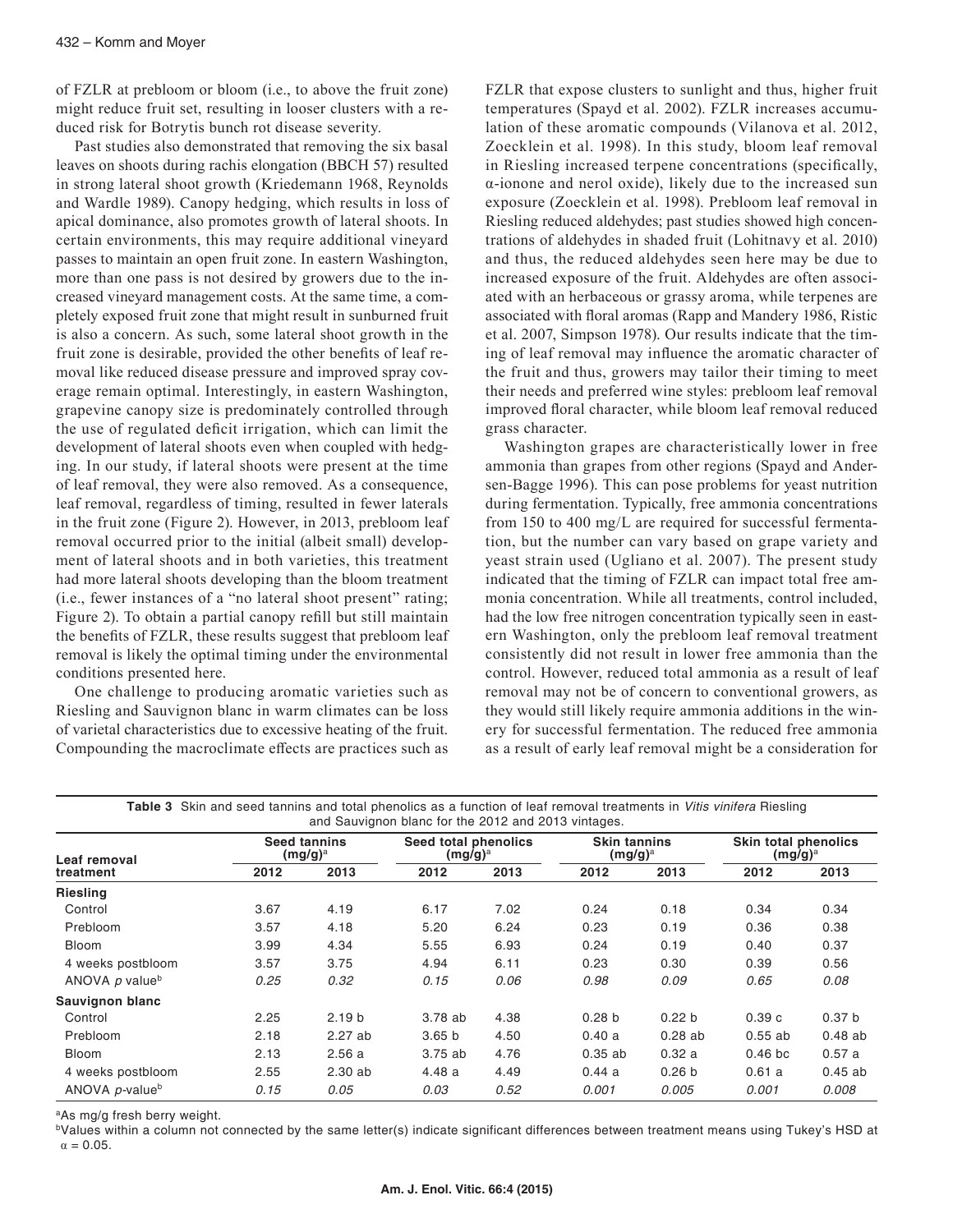organic wine production, where sources for nitrogen additions for yeast are more limited.

The desired tannin and phenolic concentrations differ among wine styles, but in general, higher concentrations are desirable in red wines and lower levels in white wines. Prebloom and bloom leaf removal increased skin tannin and phenolic concentrations in Sauvignon blanc, depending on the year. The increased skin tannins likely result from increased cluster exposure (Ristic et al. 2007). In 2012, the prebloom treatment had more tannins and phenolics than the control, while the bloom treatment had these same effects in 2013. Interestingly, in both years, the prebloom and bloom treatments had similar skin tannin and phenolic concentrations. However, it is unlikely that the increased skin tannin and phenolic concentrations as a result of leaf removal would translate through to the wine because standard white wine processing procedures allow little to no skin and seed contact.

### **Conclusion**

This study suggests that leaf removal prior to and during bloom is an appropriate cultural practice for eastern Washington winegrape production of the region's flagship white varieties, Sauvignon blanc and Riesling. FZLR during these times optimized both horticultural and disease management attributes of the practice without reducing fruit set or increasing sunburn. Additional enological properties, such as increased terpenes and reduced aldehydes, can be altered depending on the timing selected. Overall, this study suggests that the current practice of FZLR between fruit set and bunch closure may be improved by advancing the implementation window to earlier in the growing season. However, with the currently available vineyard technology, this cultural practice would most likely be implemented using hand labor, and the costs of this should be weighed against the potential improvements in spray coverage or juice aromatic characteristics.

## **Literature Cited**

- Abramoff, M.D., P.J. Magalhaes, and S.J. Ram. 2004. Image processing with ImageJ. Biophotonics Intern. 11:36-42.
- Bledsoe, A.M., W.M. Kliewer, and J.J. Marois. 1988. Effects of timing and severity of leaf removal on yield and fruit composition of Sauvignon blanc grapevines. Am. J. Enol. Vitic. 39:49-54.
- Diago, M.P., M. Vilanova, and J. Tardaguila. 2010. Effects of timing of manual and mechanical early defoliation on the aroma of *Vitis vinifera* L. Tempranillo wine. Am. J. Enol. Vitic. 61:382-391.
- English, J.T., A.M. Bledsoe, J.J. Marois, and W.M. Kliewer. 1990. Influence of grapevine canopy management on evaporative potential in the fruit zone. Am. J. Enol. Vitic. 41:137-141.
- Ficke, A., D.M. Gadoury, R.C. Seem, and I.B. Dry. 2003. Effects of ontogenic resistance upon establishment and growth of *Uncinula necator* on grape berries. Phytopathol. 93:556-563.
- Francioli, S., M. Guerra, E. López-Tamames, J.M. Guadayoi, and J. Caixach. 1999. Aroma of sparkling wines by headspace/solid phase microextraction and gas chromatography/mass spectrometry. Am. J. Enol. Vitic. 50:404-408.
- Hagerman, A.E., and L.G. Butler. 1978. Protein precipitation method for the quantitative determination of tannins. J. Agric. Food Chem. 26:809-812.
- Harbertson, J.F., E.A. Picciotto, and D.O. Adams. 2003. Measurement of polymeric pigments in grape berry extracts and wines using a

protein precipitation assay combined with bisulfite bleaching. Am. J. Enol. Vitic. 54:301-306.

- Howard, K.L., J.H. Mike, and R. Riesen. 2005. Validation of a solidphase microextraction method for headspace analysis of wine aroma components. Am. J. Enol. Vitic. 56:37-45.
- Hunter, J.J., H.P. Ruffner, C.G. Volschenk, and D.J. Le Roux. 1995. Partial defoliation of *Vitis vinifera* L. cv. Cabernet Sauvignon/99 Richter: Effect on root growth, canopy efficiency, grape composition, and wine quality. Am. J. Enol. Vitic. 46:306-314.
- Iland, P.G., A. Ewart, A. Markides, J. Sitters, and N. Bruer. 2000. Techniques for chemical analysis and quality monitoring during winemaking. Patrick Iland Wine Promotion, Cambelltown, South Australia.
- Keller, M., M. Krummer, and M.C. Vasconcelos. 2001. Reproductive growth of grapevines in response to nitrogen supply and rootstock. Aust. J. Grape Wine Res. 7:12-18.
- Kliewer, W.M., and A.J. Antcliff. 1970. Influence of defoliation, leaf darkening, and cluster shading on the growth and composition of Sultana grapes. Am. J. Enol. Vitic. 21:26-36.
- Kriedemann, P.E. 1968. Photosynthesis in vine leaves as a function of light intensity, temperature, and leaf age. Vitis 7:213-220.
- Lee, J., and P.A. Skinkis. 2013. Oregon 'Pinot noir' grape anthocyanin enhancement by early leaf removal. Food Chem. 139:893-901.
- Lohitnavy, N., S. Bastian, and C. Collins. 2010. Berry sensory attributes correlate with compositional changes under different viticultural management of Semillon (*Vitis vinifera* L.). Food Qual. Pref. 21:711-719.
- Lorenz, D.H., K.W. Eichhorn, H. Bleiholder, R. Klose, U. Meier, and E. Weber. 1994. Phänologische Entwicklungsstadien der Weinrebe (*Vitis vinifera* L. ssp. *vinifera*). Codierung und Beschreibung nach der erweiterten BBCH-Skala. Vitic. Enol. Sci. 49:66-70.
- McClellan, W.D., W.B. Hewitt, P. La Vine, and J. Kissler. 1973. Early Botrytis rot of grapes and its control. Am. J. Enol. Vitic. 24:27-30.
- Palliotti, A., T. Gardi, J.G. Berrios, S. Covardi, and S. Poni. 2012. Early source limitation as a tool for yield control and wine quality improvement in a high-yielding red *Vitis vinifera* L. cultivar. Sci. Hortic. 145:10-16.
- Percival, D.C., K.H. Fisher, and J.A. Sullivan. 1994a. Use of fruit zone leaf removal with *Vitis vinifera* L. cv. Riesling grapevines. I. Effects on canopy structure, microclimate, bud survival, shoot density, and vine vigor. Am. J. Enol. Vitic. 45:123-132.
- Percival, D.C., K.H. Fisher, and J.A. Sullivan. 1994b. Use of fruit zone leaf removal with *Vitis vinifera* L. cv. Riesling grapevines. II. Effect on fruit compostion, yield, and occurence of bunch rot (*Botrytis cinerea* Pers.:Fr.). Am. J. Enol. Vitic. 45:133-140.
- Poni, S., L. Casalini, F. Bernizzoni, S. Civardi, and C. Intrieri. 2006. Effects of early defoliation on shoot photosynthesis, yield components, and grape composition. Am. J. Enol. Vitic. 57:397-407.
- Poni, S., F. Bernizzoni, and S. Civardi. 2008. The effect of early leaf removal on whole-canopy gas exchange and vine performance of *Vitis vinifera* L. 'Sangiovese.' Vitis 47:1-6.
- Poni, S., F. Bernizzoni, S. Civardi, and N. Libelli. 2009. Effects of pre-bloom leaf removal on growth of berry tissues and must composition in two red *Vitis vinifera* L. cultivars. Aust. J. Grape Wine Res. 15:185-193.
- Rapp, A., and H. Mandery. 1986. Wine aroma. Experientia 42:873-884.
- Reynolds, A.G., and D.A. Wardle. 1989. Impact of various canopy manipulation techniques on growth, yield, fruit composition, and wine quality of Gewürztraminer. Am. J. Enol. Vitic. 40:121-129.
- Ristic, R., M.O. Downey, P.G. Iland, K. Bindon, I.L. Francis, M. Herderich, and S.P. Robinson. 2007. Exclusion of sunlight from Shiraz